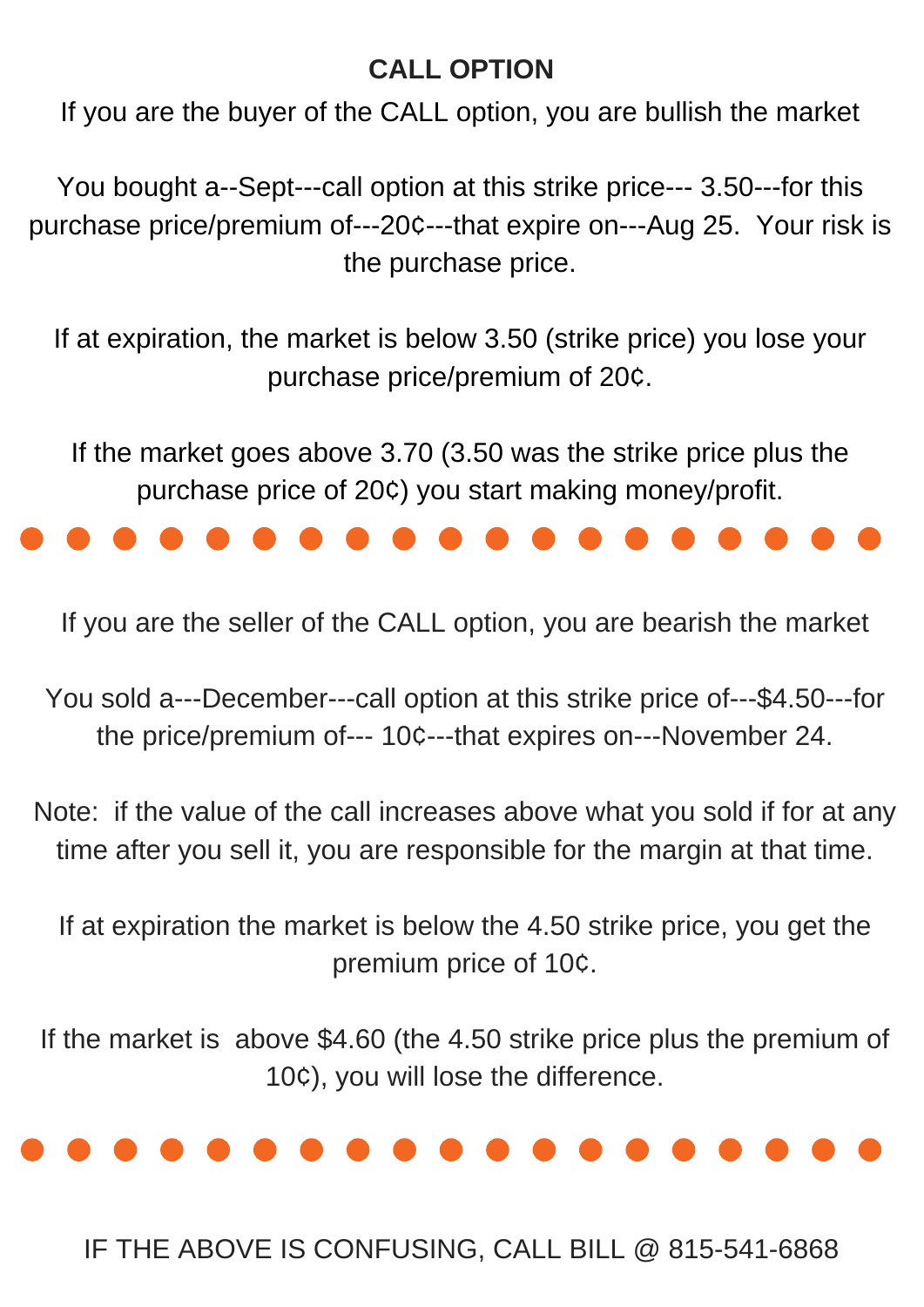# **PUT OPTION**

If you are the buyer of the PUT option, you are bearish the market

You bought a---December---put option at a strike price of---3.90---for the purchase price/premium of---30¢---that expire on---November 24.

If the market goes below \$3.60 (strike price 3.90 minus the premium of 0.30), you will make money.

If at expiration the market is above the \$3.90 strike price, you lose your premium of 30¢.



If you are the seller of the PUT option, you are bullish or think the market will stay steady

You sold a---December---put option at a strike price of---3.30---for the purchase price/premium of---8¢---that expire on---November 24.

Note: If the value of the call increases above what you sold if for at any time after you sell it, you are responsible for the margin at that time.

If at expiration the market is below \$3.22 (the 3.30 strike price plus the premium of 8¢), you will lose the difference.

If at expiration the market is above the 3.30 strike price, you get the premium price of 8¢.



### IF THE ABOVE IS CONFUSING, CALL BILL @ 815-541-6868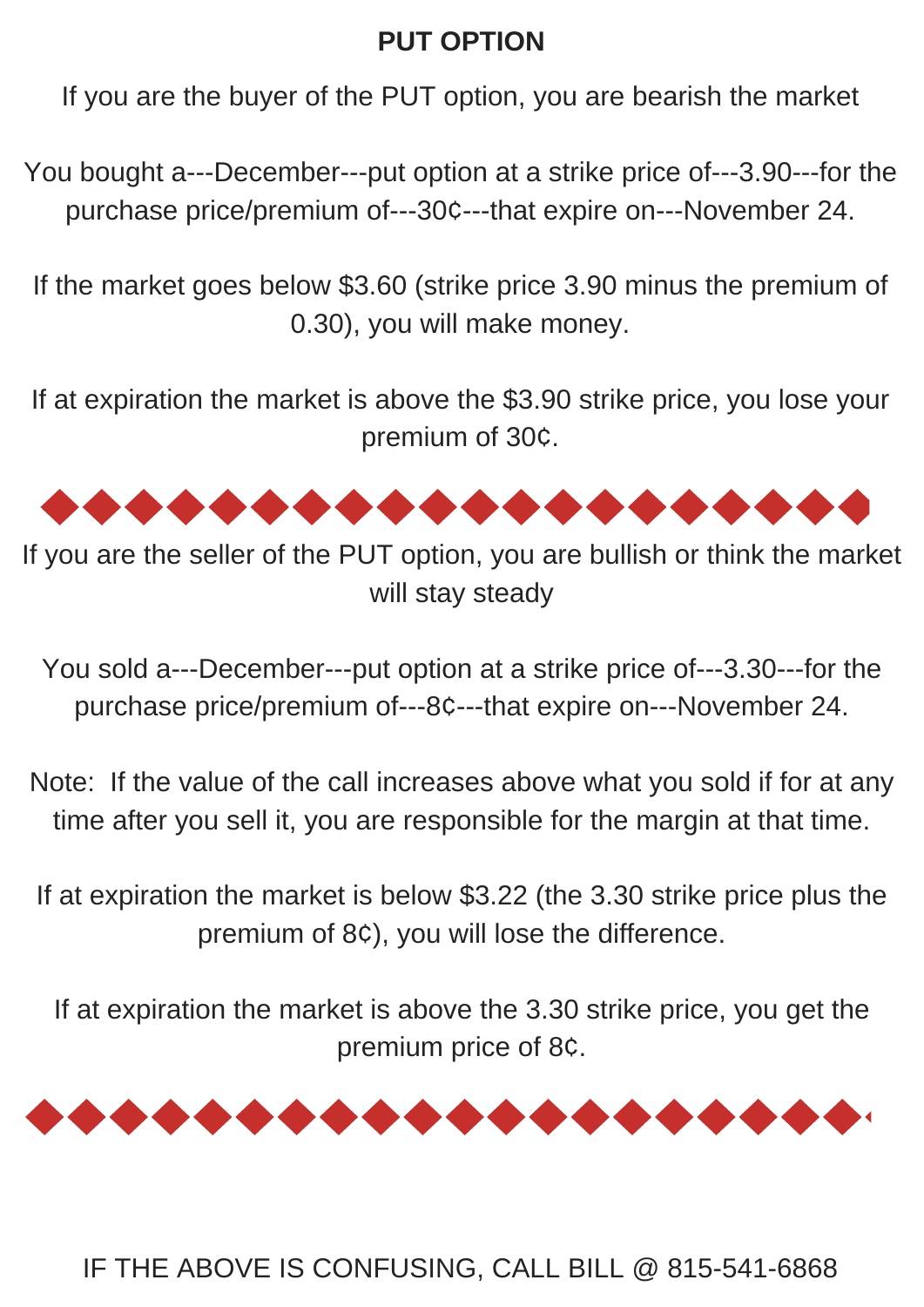## **PUT-CALL SPREAD**

PUT-CALL SPREAD: You are both the buyer and seller You are bearish the market or wanting downside protection.

PUT PORTION of the spread

You bought---December---put options at a strike price of---3.90---for the purchase price/premium of---30¢---that expire on---November 24.

If at expiration the market goes below 3.60 (3.90 strike price plus premium of 30 $\chi$ ), you will make money.

If at expiration the market is above the 3.90 strike price, you lose your premium of 30¢.

CALL PORTION of the spread

You sold a---December---call options at this strike price of---\$4.50---for the price/premium of--- 10¢---that expire on---November 24.

Note: if the value of the call increases above what you sold if for at any time after you sell it, you are responsible for the margin at that time.

If at expiration the market is below the 4.50 strike price, you get the premium price of 10¢.

If the market is above \$4.60 (the 4.50 strike price plus the premium of 10¢), you will lose the difference.



#### IF THIS IS CONFUSING, CALL BILL @ 815-541-6868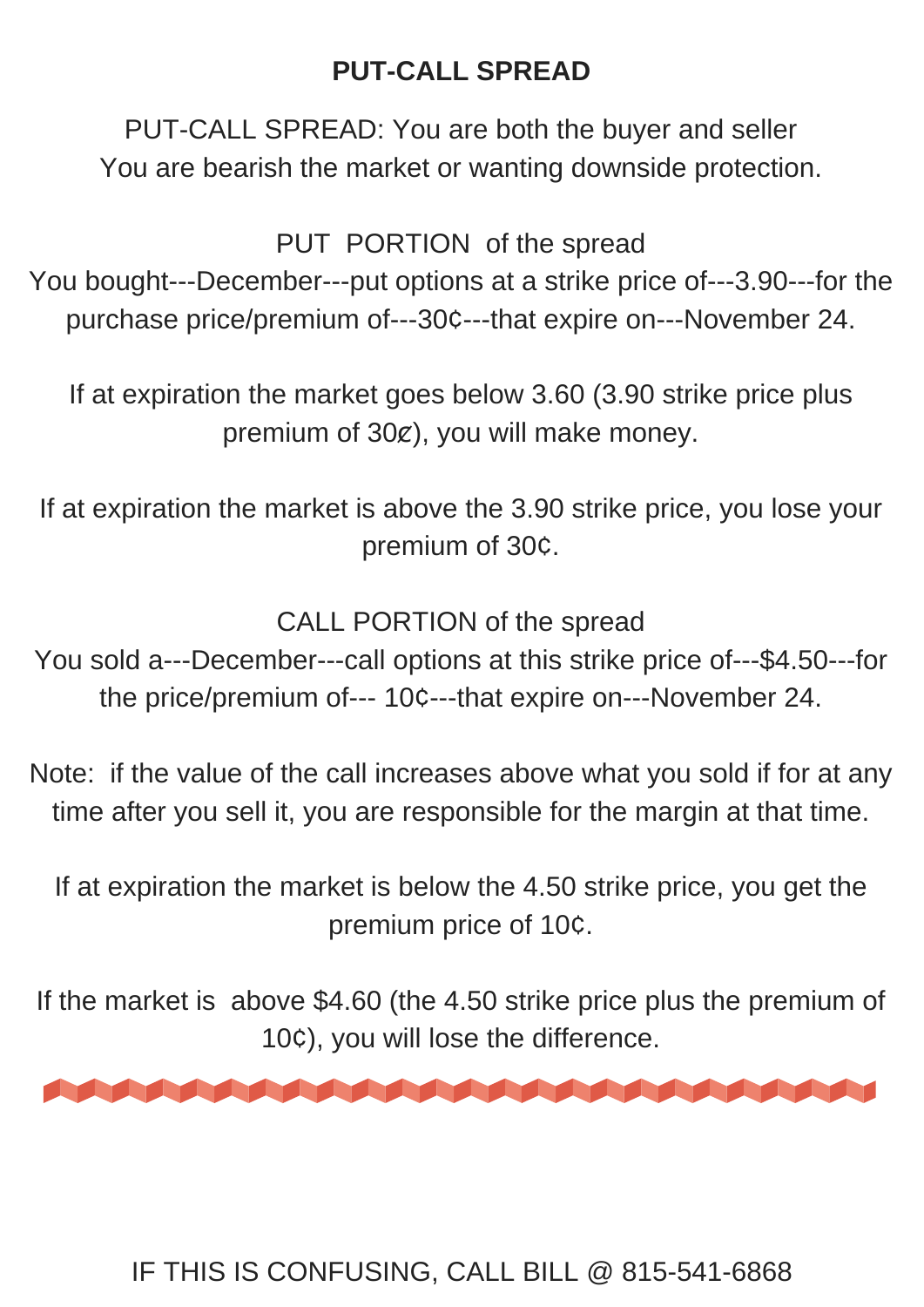## **PUT SPREAD**

PUT SPREAD: You are both the buyer and seller You think the market is going lower but not exceeding lower or just want some downside coverage.

Your maximum gain/profit is the difference between strike prices minus the purchase price/premium.

**Note**: There is no margin requirement.

You bought a---December---put options at a strike price of---3.90---for the purchase price/premium of---30¢---that expire on November 24.

You sold a---December---put options at a strike price of---3.20---for the price/premium of---8¢--- that expire on---November 24.

If at expiration the market is below 3.12 you would:

If at expiration the market is above 3.60, you would lose 22¢, (The 0.30¢ you paid for the 3.90 put but collect the premium of 8¢ from the 3.20 put that you sold).

Collect the difference between the two strike prices minus the cost. Example:

The December 3.90 strike price minus the 30¢ premium equals 3.60

The December 3.20 strike price minus the 8¢ premium equals 3.12

The maximum gain would be \$0.48 (3.60 - 3.12)

If at expiration the market is between 3.68 (3.90 strike minus the 30¢ cost plus 8¢ for what you sold the 3.20 put for) and 3.20 you would make the difference between 3.68 and the market.



#### IF THIS IS CONFUSING, CALL BILL @ 815-541-6868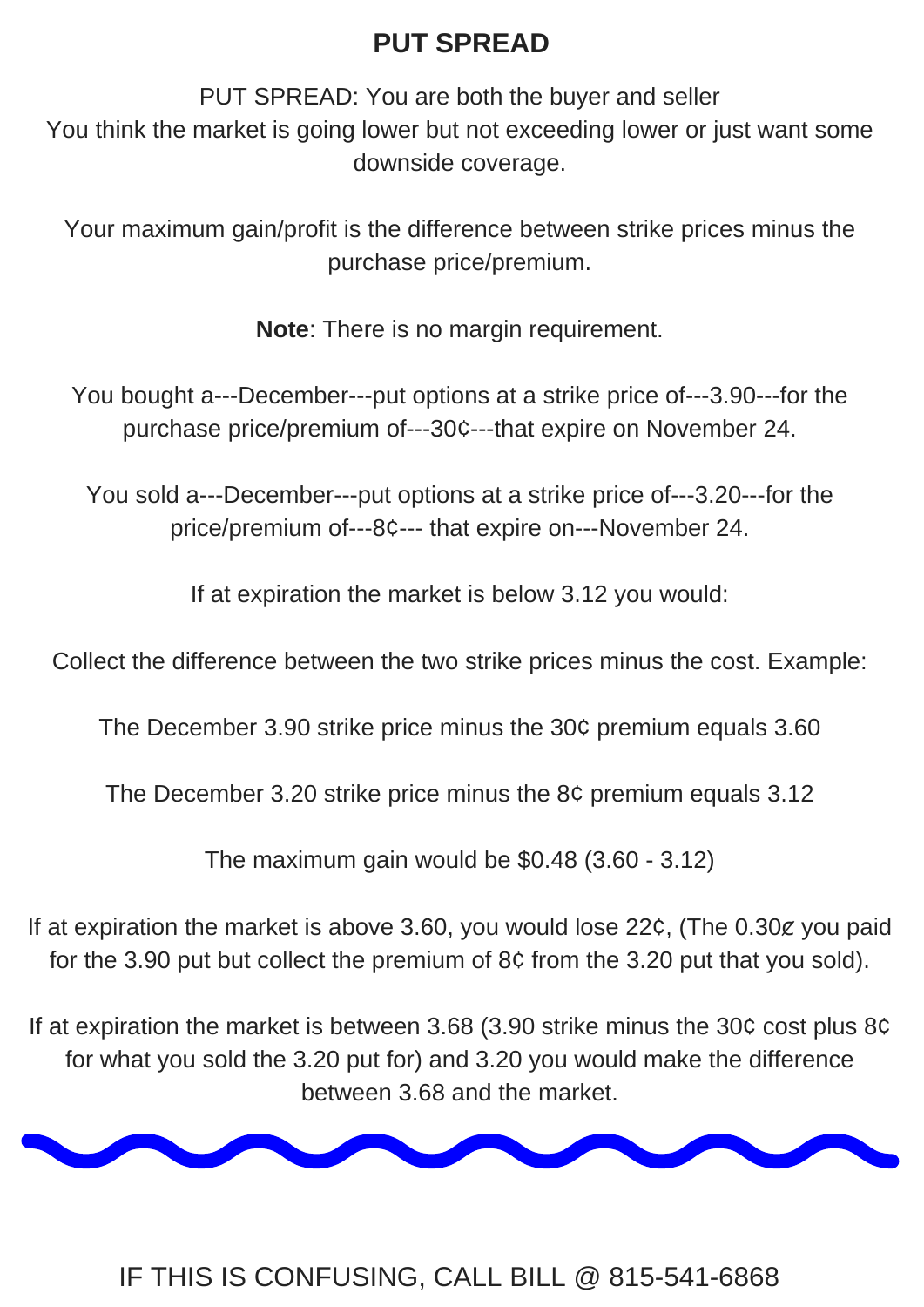## **CALL SPREAD**

CALL SPREAD: You are both the buyer and seller You think the market is going higher but has a limit on how much higher it can go.

Your maximum gain/profit is the difference between strike prices minus the purchase price/premium.

**Note**: There is no margin requirement.

You bought--December--call options at a strike price of 3.90 for the purchase price/premium of 0.30¢ that expire on November 24.

You sold--December--call options at a strike price of 4.50 for the price/premium of 0.08¢ that expire on November 24.

If at expiration the market is below 3.90, you would lose 0.22¢, (The 0.30 you paid for the 3.90 put but collect the premium of 0.8¢ from the 4.50 that you sold).

If at expiration the market is between 4.12 (3.90 strike plus the 30¢ cost minus 8¢ for what you sold the 4.50 call for) and 4.50 you would make the difference between market price and 4.12.

If at expiration the market is above 4.58 you would:

Collect the difference between the two strike prices minus the cost. Example:

The December 3.90 strike price plus the 0.30 premium equals 4.20

The December 4.50 strike price plus the 0.08¢ premium equals 4.58

The maximum gain would be \$0.38 (4.58 - 4.20).

### IF THIS IS CONFUSING, CALL BILL @ 815-541-6868